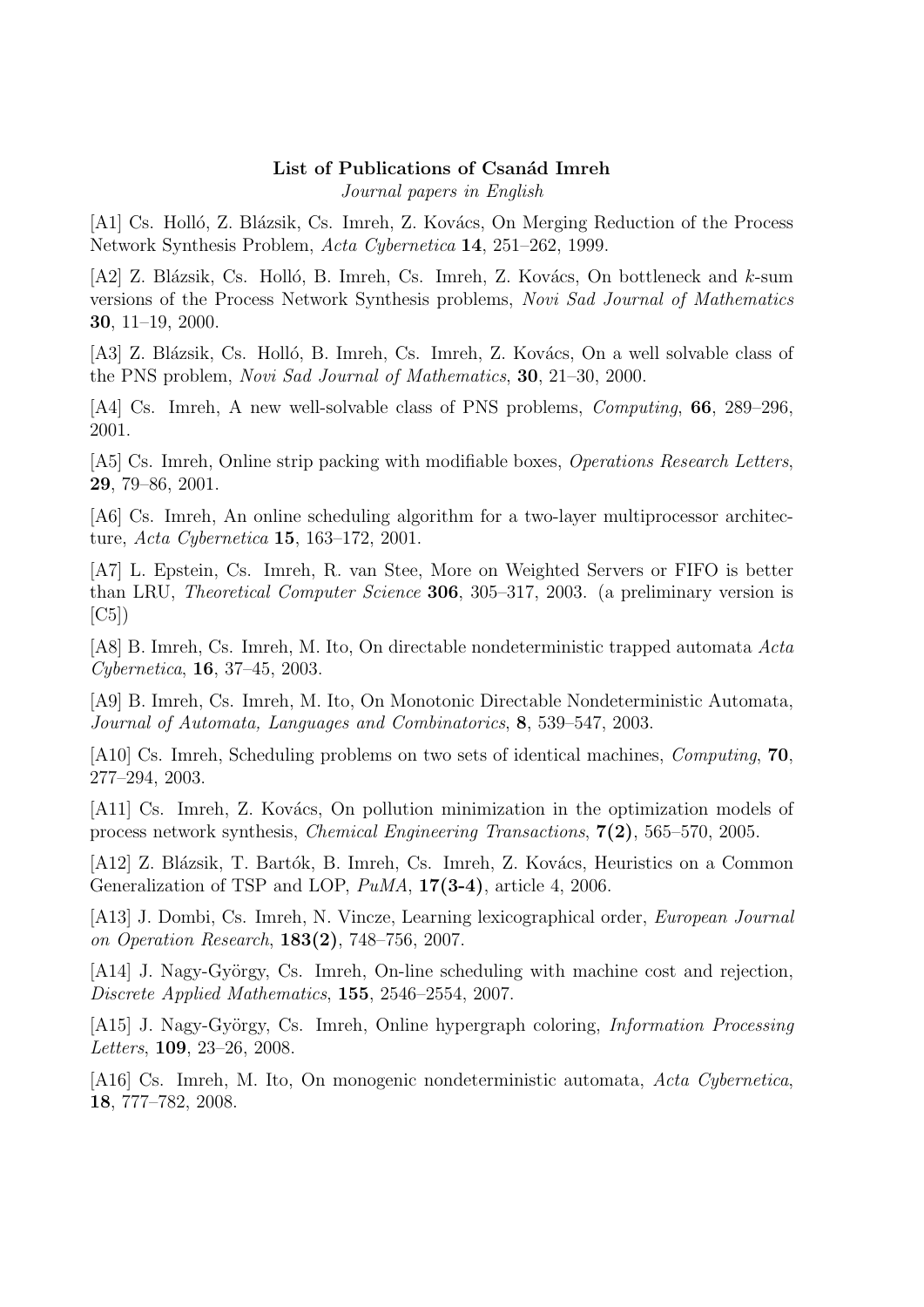[A17] Cs. Imreh, Z. Blázsik, Z. Kovács, Heuristic algorithms for a complex parallel machine scheduling problem, Central European Journal of Operations Research, 1 ¯  $6(4),$ 379–390, 2008.

[A18] Cs. Imreh, On-line scheduling with general machine cost functions, Discrete Applied Mathematics, 1 ¯ 57, 2070–2077, 2009.

[A19] T. Németh, Cs. Imreh, Parameter learning online algorithm for multiprocessor scheduling with rejection, Acta Cybernetica,  $19(1)$ , 125–133, 2009.

[A20] Cs. Holló, B. Imreh, Cs. Imreh, Reduction techniques for the PNS problems: a novel technique and a review, *Optimization and Engineering*, **10(3)**, 351–361, 2009.

[A21] J. Csirik, L. Epstein, Cs. Imreh, A. Levin, On the sum minimization version of the online bin covering problem, Discrete Applied Mathematics, 158(13), 1381–1393, 2010.

[A22] L. Epstein, Cs. Imreh, A. Levin Class constrained bin packing revisited, Theoretical Computer Science, 4 ¯ 11(34-36), 3073–3089, 2010.

[A23] L. Epstein, Cs. Imreh, A. Levin, Class constrained bin covering, Theory of Computing Systems, 46, 246–260, 2010.

[A24] T. Bartók, Cs. Imreh, Pickup and Delivery Vehicle Routing with Multidimensional Loading Constraints, Acta Cybernetica, 20(1), 17-33, 2011.

[A25] Cs. Bujtás, Gy. Dósa, Cs. Imreh, J. Nagy-György, Zs. Tuza, The graph-bin packing problem, International Journal of Foundations of Computer Science, 22(8), 1971-1993, 2011.

[A26] Cs. Imreh, T. Németh, Parameter learning algorithm for the online data acknowledgment problem, *Optimization Methods and Software*, **26(3)** 397-404, 2011.

[A27] G. Divéki, Cs. Imreh, Online facility location with facility movements, Central European Journal on Operations Research, 19(2), 191–200, 2011.

[A28] M. Bárány, B. Bertók, Cs. Imreh, L.T. Fan, F. Friedler, On the equivalence of direct mechanisms and structurally minimal pathways, Journal of Mathematical Chemistry, 50(5), 1347–1361, 2012.

[A29] L. Epstein, Cs. Imreh,. A. Levin, Bin covering with cardinality constraints, *Discrete* Applied Mathematics, 161(13-14), 1975–1987, 2013.

[A30] J. Tick, Cs. Imreh, Z. Kovács, Business Process Modeling and the Robust PNS Problem, Acta Polytechnica Hungarica, 10(6), 193–204, 2013.

[A31] T. Németh, S. Nagy, Cs. Imreh, Online data clustering algorithms in an RTLS system, Acta Universitatis Sapientiae, Informatica,  $5(1)$ , 5-15, 2013.

[A32] J. Csirik, L. Epstein, Cs. Imreh, A. Levin, Online Clustering with Variable Sized Clusters, Algorithmica, 65(2), 251–274, 2013.

[A33] G. Divéki, Cs. Imreh, An online 2-dimensional clustering problem with variable sized clusters, *Optimization and Engineering*, 14(4), 575–593, 2013.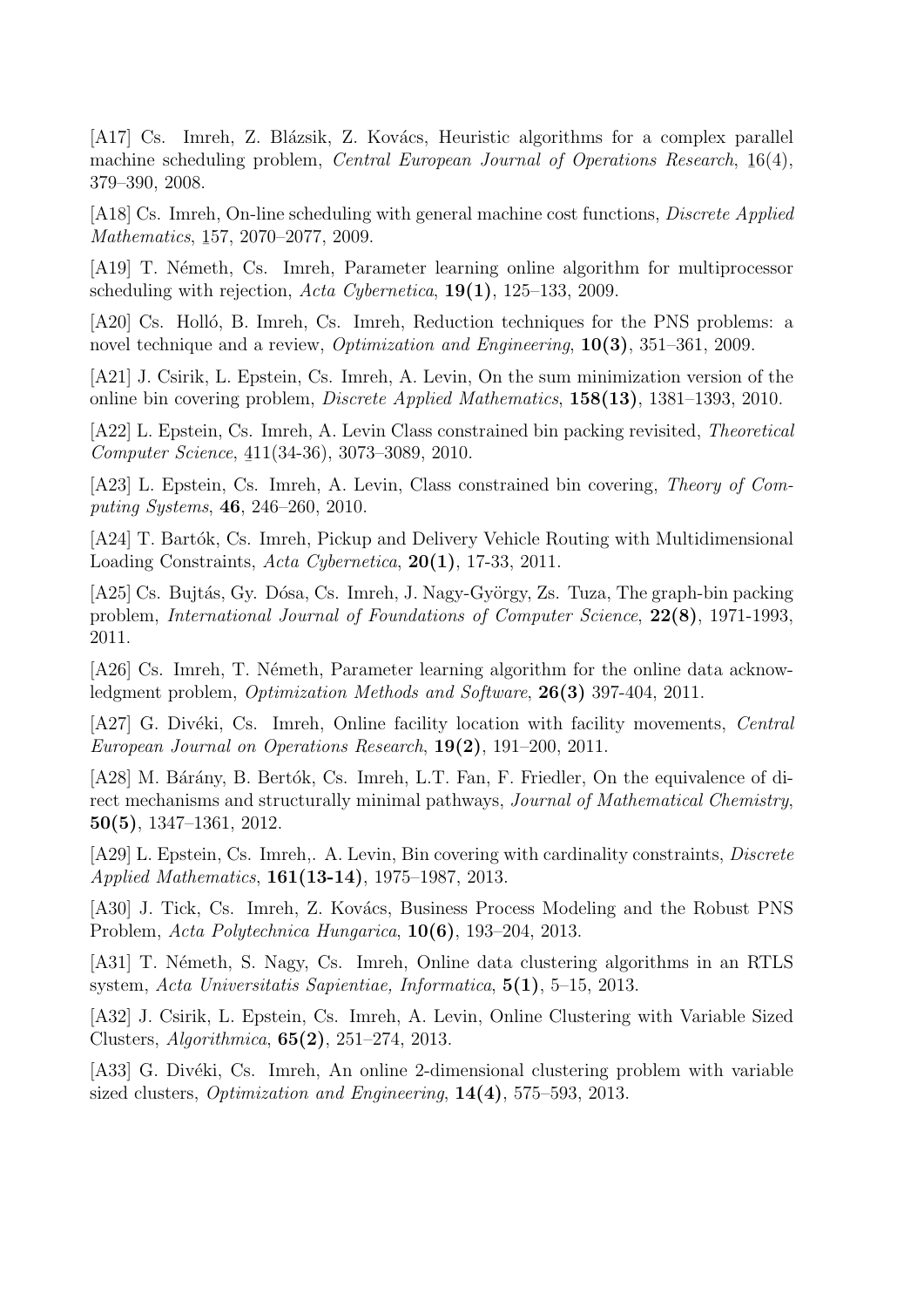[A34] Gy. Dósa, Cs. Imreh, The generalization of scheduling with machine cost, *Theore*tical Computer Science, 510, 102–110, 2013.

[A35] D. Almási, Cs. Imreh, T. Kovács, J. Tick, Heuristic Algorithms for the Robust PNS Problem, Acta Polytechnica Hungarica, 11(4), 169–181, 2014.

[A36] E. Bittner, Cs. Imreh, J. Nagy-György, The online k-server problem with rejection, Discrete Optimization, 13, 1–15, 2014.

[A37] L. Epstein, Cs. Imreh, A. Levin, J. Nagy-György, Online file caching with rejection penalties, Algorithmica, to appear, DOI 10.1007/s00453-013-9793-0

## Journal papers in Hungarian

[B1] Cs. Imreh, Giving a geometric interpretation (in Hungarian) , POLYGON, IV. 2. (1994), 69-82.

[B2] Cs. Imreh, Use complex numbers (in Hungarian), POLYGON, VI. 1. (1996), 65-74.

[B3] Cs. Imreh, Sz. Imreh, An elementary approach of linear programming (in Hungarian), POLYGON, VII. 1. (1997), 49-68.

[B4] Cs. Imreh, On a generalization of the Riemann- integral (in Hungarian), POLYGON, VII. 2. (1997), 15-34.

[B5] B. Imreh, Cs. Imreh, Sz. Imreh, On the patching technique and its applications, Alkalmazott Matematikai Lapok 22, 2005, 85–96.

### Papers in Conference Proceedings in English

[C1] Cs. Imreh, J. Noga, Scheduling with Machine Cost, In Randomization Approximation and Combinatorial Optimization Algorithms and Techniques, LNCS 1671 ed.: D. Hochbaum and K. Jansen, 168–176, 2001.

[C2] Z. Blázsik, Cs. Holló, Cs. Imreh, Z. Kovács, Heuristics for the PNS problem, Optimization Theory, Mátrahaza 1999, Applied Optimization 59 eds. F. Gianessi, P. Pardalos, T. Rapcsák, Kluwer Academic Publishers, Dordrecht, Boston, London, 1–18, 2001.

[C3] M. Chrobak, J. Csirik, Cs. Imreh, J. Noga, J. Sgall, G. Woeginger, The Buffer Minimization Problem for Multiprocessor Scheduling with Conflicts, Proceedings of ICALP 2001, LNCS 2076, 862–874, 2001.

[C4] J. Csirik, Cs. Imreh, J. Noga, S. S. Seiden, G. Woeginger, Buying a constant competitive ratio for paging, Proceedings of ESA 2001, LNCS 2161, 98–108, 2001.

[C5] L. Epstein, Cs. Imreh, R. van Stee, More on Weighted Servers or FIFO is better than LRU, Proceedings of MFCS 2002 (27th International Symposium on Mathematical Foundations of Computer Science), LNCS 2420, 257–268, 2002.

[C6] Z. Blázsik, B. Imreh, Cs. Imreh, Z. Kovács, The TSP problem with internal transports, Proceedings of microCAD 2006, International Scientific Conference, Material flow system, Logistics section, 9–13, 2006.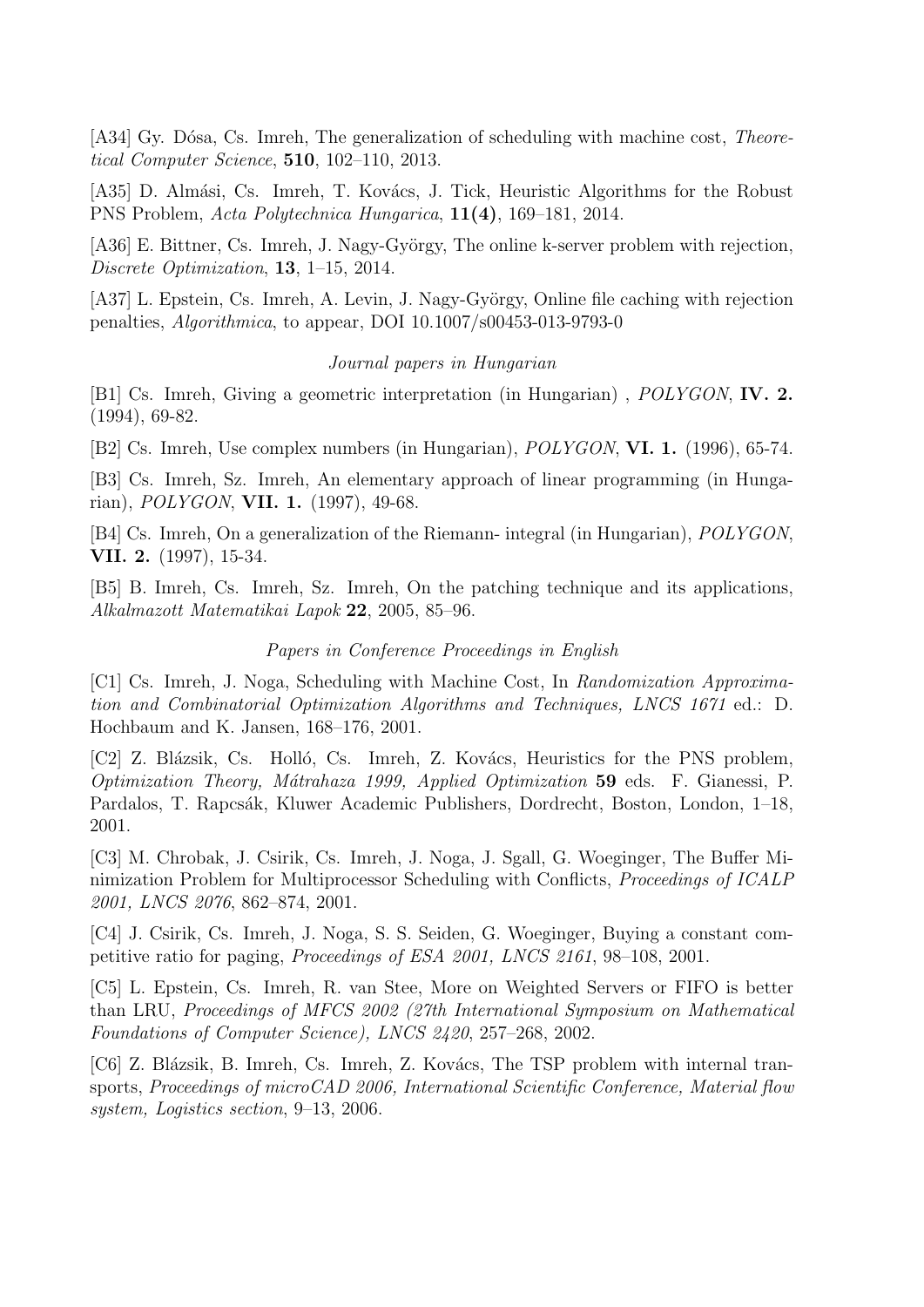[C7] Z. Blázsik, B. Imreh, Cs. Imreh, Z. Kovács, On a bin packing approach of a shipment construction problem, *Proceedings of microCAD 2006*, *International Scientific Con*ference, Material flow system, Logistics section, 15–19, 2006.

[C8] Cs. Imreh, T. Németh, On time lookahead algorithms for the online data acknowledgement problem Proceedings of MFCS 2007 (32nd International Symposium on Mathematical Foundations of Computer Science) LNCS 4708, 288-297, 2007.

[C9] J. Csirik, L. Epstein, Cs. Imreh, A. Levin, Online Clustering with Variable Sized Clusters, Proceedings of MFCS 2010, (35th International Symposium on Mathematical Foundations of Computer Science) LNCS 6281, 282–293, 2010.

[C10] T. Németh, B. Gyekiczki, Cs. Imreh, Parameter learning in lookahead online algorithms for data acknowledgment, Proceedings of 3rd IEEE International Symposium on Logistics and Industrial Informatics (LINDI 2011), 195–198, 2011.

[C11] L. Epstein, Cs. Imreh, A. Levin, J. Nagy-György, On Variants of File Caching Proceedings of ICALP 2011, LNCS 6755, 195–206, 2011.

[C12] T. Bartók, Cs. Imreh, Heuristic algorithms for the weight constrained 3-dimensional bin packing model, Proceedings of 4th IEEE International Symposium on Logistics and Industrial Informatics (LINDI 2012), 121–124, 2012.

[C13] G. Divéki, Cs. Imreh, Grid based online algorithms for clustering problems, *Procee*dings of CINTI 2014 - 15th IEEE International Symposium on Computational Intelligence and Informatics, 159–162, 2014.

### Papers in Conference Proceedings in Hungarian

[D1] Cs. Imreh, Some well-solvable PNS classes (in Hungarian), 168-181, New lines in the Hungarian Operations Research ed.: Komlósi, S. and Szántai T., Dialóg Campus Kiadó, Budapest-Pécs, (1999)

[D2] Cs. Imreh, Online problems with purchasable resources Proceedings of the V-th conference of Pro Scientia Gold Medal Winners, 2000, 157-161.

[D3] Cs. Imreh, The online k-server problem, Proceedings of the VI-th conference of Pro Scientia Gold Medal Winners, 2003, 105-108.

[D4] Cs. Imreh, Process Network Synthesis, Proceedings of the VII-th conference of Pro Scientia Gold Medal Winners, 2004, 101-104.

### Books, book chapters, lecture notes

[E1] B. Imreh, Cs. Imreh, Combinatorial Optimization, 2005 Novodat Bt, in Hungarian, 2005.

[E2] Cs. Imreh, Competitive analysis, in *Algorithms of Informatics I*, edited by Iványi A. Mondat Kft, Budapest, 395–428, 2007.

[E3] Gy. D´osa, Cs. Imreh, Online algorithms, 2011, Typotex, in Hungarian, 2011.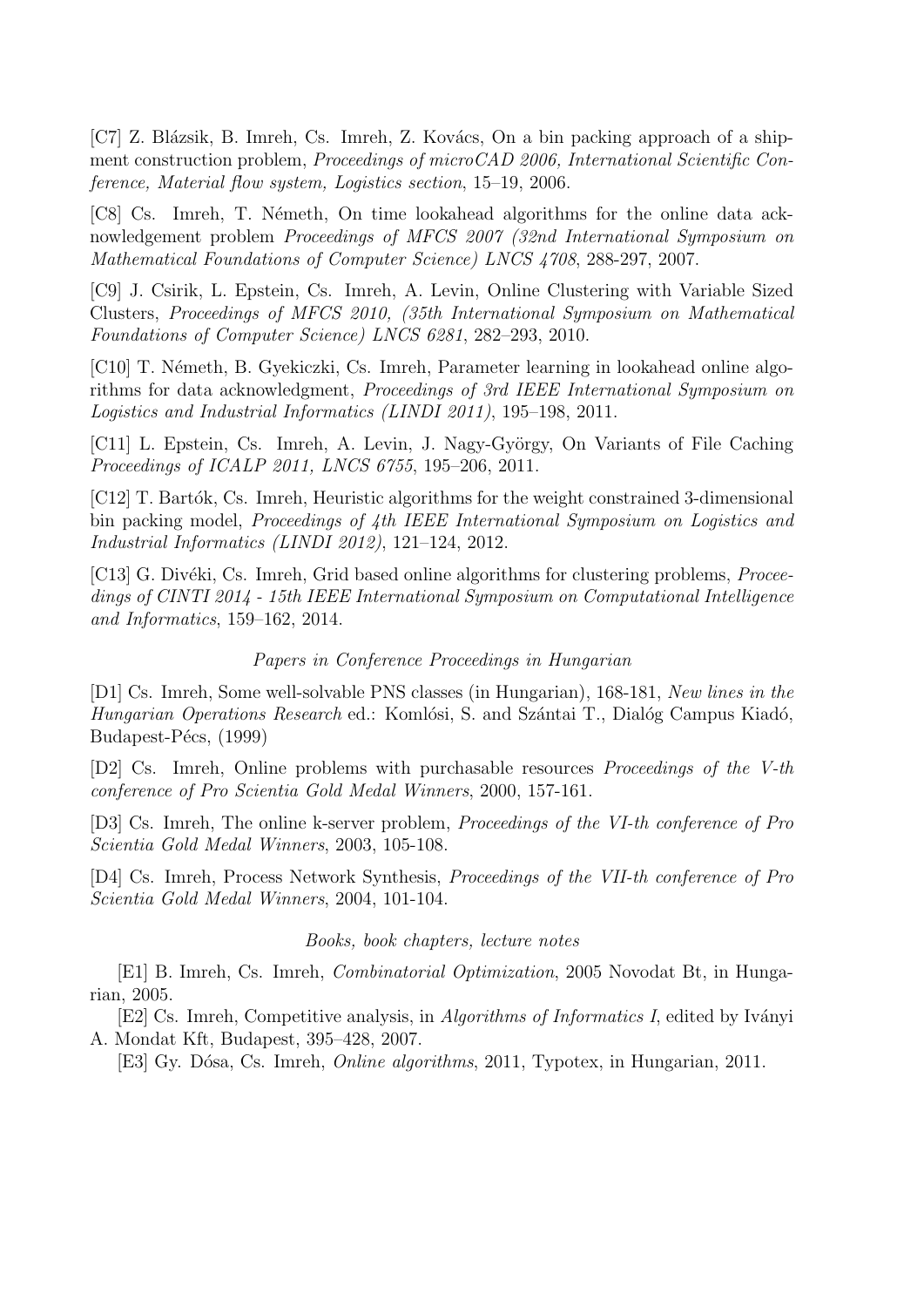[F1] Z. Blázsik, Cs. Holló, B. Imreh, Cs. Imreh, Z. Kovács: On a well solvable class of the PNS problem, The XIII-th Conference on Applied Mathematics, Igalo, Yugoslavia, 1998.

[F2] Z. Blázsik, Cs. Holló, B. Imreh, Cs. Imreh, Z. Kovács:On bottleneck and k-sum versions of the process network synthesis problem, The XIII-th Conference on Applied Mathematics Igalo, Yugoslavia, 1998.

[F3] Cs. Holló, Z. Bázsik, Cs. Imreh, Z. Kovács, On a merging reduction of the process Network Synthesis problem, Conference of PhD students in Computer Science, Szeged 1998.

[F4] Z. Blázsik, Cs. Holló, Cs. Imreh, Z. Kovács, Heuristics for Process Network Synthesis, INFORMS 98, Seattle, USA, 1998.

[F5] J. Noga, Cs. Imreh, Scheduling with machine cost, APPROX 99, The 2nd. International Workshop on Approximation Algorithms for Combinatorial Optimization Problems, Berkeley LA, USA 1999.

[F6] Z. Blázsik, Cs. Holló, Cs. Imreh, Z. Kovács, Heuristics for Process Network Synthesis problem XIV. International Conference on Mathematical Programming, Mátraháza, Hungary, 1999.

[F7] Cs. Imreh, On a two class online classification problem, Conference of PhD students in Computer Science Szeged, Hungary, 2000.

[F8] Cs. Imreh , Online classification problems of two classes with scheduling, V-th International Conference on Applied Informatics, Eger, Hungary, 2001.

[F9] M. Chrobak, J. Csirik, Cs. Imreh, J. Noga, J, Sgall G. Woeginger. The buffer minimization problem for scheduling with conflicts, MAPSP 2001, Fifth Workshop on Models and Algorithms for Planning and Scheduling Problems, Aussois, France, 2001.

[F10] Cs. Imreh, J. Goldmann, Online hypergraph coloring: 4th Joint Conference on Mathematics and Computer Science, Félixfürdő, Romania, 2001.

[F11] J. Csirik, Cs. Imreh, J. Noga, S. Seiden, G. Woeginger, Buying constant competitive ratio for paging, ESA 2001, 9th Annual European Symposium on Algorithms, Aarhus, Denmark, 2001.

[F12] M. Chrobak, J. Csirik, Cs. Imreh, J. Noga, J, Sgall G. Woeginger. The buffer minimization problem for scheduling with conflicts, ICALP 2001, 28th International Colloquium on Automata, Languages and Programming, Crete, Greece, 2001.

[F13] Cs. Imreh: On two level online problems, Workshop on Online algorithms, Schloss Dagstuhl, Germany, 2002.

[F14] L. Epstein, R. van Stee, Cs. Imreh: More on weighted servers or FIFO is better than LRU MFCS 2002, 27th International Symposium on Mathematical Foundations of Computer Science, Varsaw, Poland, 2002.

[F15] Cs. Imreh, On the scheduling problem in the combinatorial model of the PNS problem, VOCAL 2004, Veszprém, Hungary, 2004.

[F16] Cs. Imreh, Z. Kovács, On pollution minimization in the optimization models of process network synthesis, 8-th conference on process integration, modelling and optimization for energy saving and pollution reduction, Giardini of Naxos, Italy, 2005.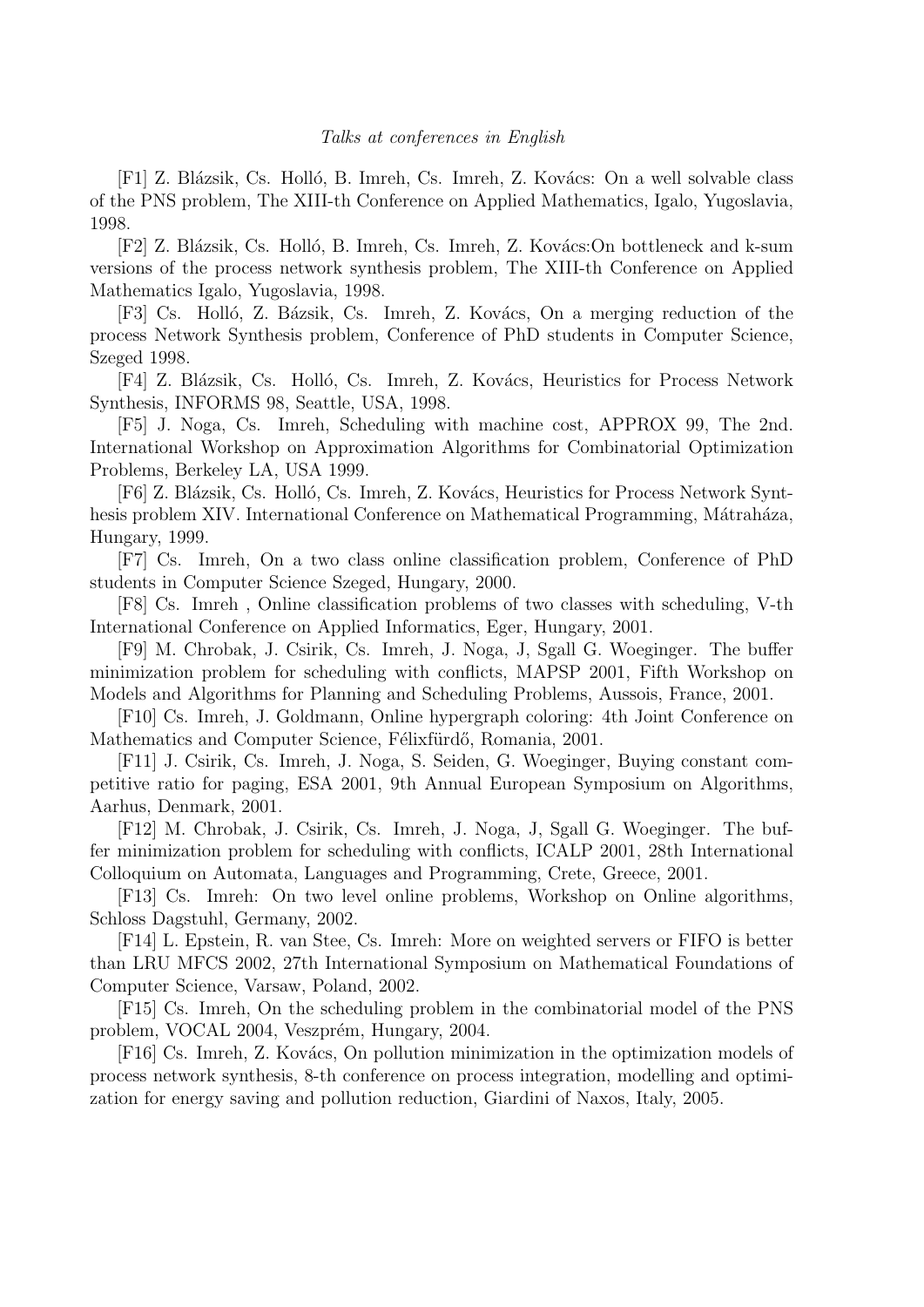[F17] Cs. Imreh, On the generalized models of on-line scheduling with machine cost, 7th Workshop on Models and Algorithms for Planning and Scheduling Problems, Siena, Italy, 2005.

[F18] Cs. Imreh, Z. Blázsik, B. Imreh, Z. Kovács, On a Bin Packing Approach of a Shipment Construction Problem Microcad 2006, International Scientific Conference, Miskolc, Hungary, 2006.

[F19] Z. Blázsik, B. Imreh, Cs. Imreh, Z. Kovács The TSP Problem with Internal Transports Microcad 2006, International Scientific Conference, Miskolc, Hungary, 2006.

[F20] Cs. Holló, Cs. Imreh, Algorithms for a mixed scheduling and PNS model, MACS06, 6th Joint Conference on Mathematics and Computer Science, Pécs, Hungary, 2006.

[F21] Z. Blázsik, B. Imreh, Cs. Imreh, Z. Kovács, Heuristics on a Common Generalization of TSP and LOP, MACS06, 6th Joint Conference on Mathematics and Computer Science, Pécs, Hungary, 2006

[F22] Cs. Imreh, Online scheduling with general machine cost function, Optimal Discrete Structures and Algorithms, ODSA 2006, Rostock, Germany, 2006.

[F23] Cs. Holló, B. Imreh, Cs. Imreh A new reduction technique for PNS problems VOCAL 2006, Veszprém, Hungary, 2006.

[F24] Cs. Imreh, Online bin covering with cardinality constraints VOCAL 2006, Veszprém, Hungary, 2006.

[F25] Cs. Imreh, Z. Blázsik, G. Hajós, Z. Kovács, Heuristic algorithms for a complex resource allocation problem, VIII-th Workshop on Models and Algorithms for Planning and Scheduling Problems, Istanbul, Turkey, 2007.

[F26] Cs. Imreh, T. Németh, On time lookahead algorithms for the online data acknowledgement problem, 32nd International Symposium on Mathematical Foundations of Computer Science, 2007, Cesky Krumlov, Czech Republic.

[F27] Cs. Imreh, Cs. Holló, Z. Kovács, On a mixed scheduling and process network synthesis model, GOR07, German Conference on Operations Research, 2007, Saarbrücken, Germany.

[F28] T. Németh, Imreh Cs., On an empirical analysis for online algorithms for the data acknowledgment problem Microcad 2008, International Scientific Conference, Miskolc, Hungary, 2008.

[F29] T. Németh, Cs. Imreh, Parameter Learning Algorithms in Online Scheduling, The Sixth Conference of PhD Students in Computer Science, Szeged, Hungary, 2008.

[F30] T. Bartók, Cs. Imreh, A mixed multidimensional bin packing problem, VOCAL 2008, Veszprém, Hungary, 2008.

[F31] T. Németh, Cs. Imreh, Parameter learning algorithm for online data acknowledgement problem, VOCAL 2008, Veszprém, Hungary, 2008.

[F32] G. Divéki, Cs. Imreh, Online 2-dimensional clustering problems, VOCAL 2010, Veszprém, Hungary, 2010.

[F33] L. Epstein, Cs. Imreh, R. van Stee, Online Clustering with Variable Sized Clusters, MFCS 2010, Brno Czech Republic, 2010.

[F34] Cs. Imreh, Online packing of rectangles into the minimal perimeter rectangle, ODSA 2010, Rostock, Germany, 2010.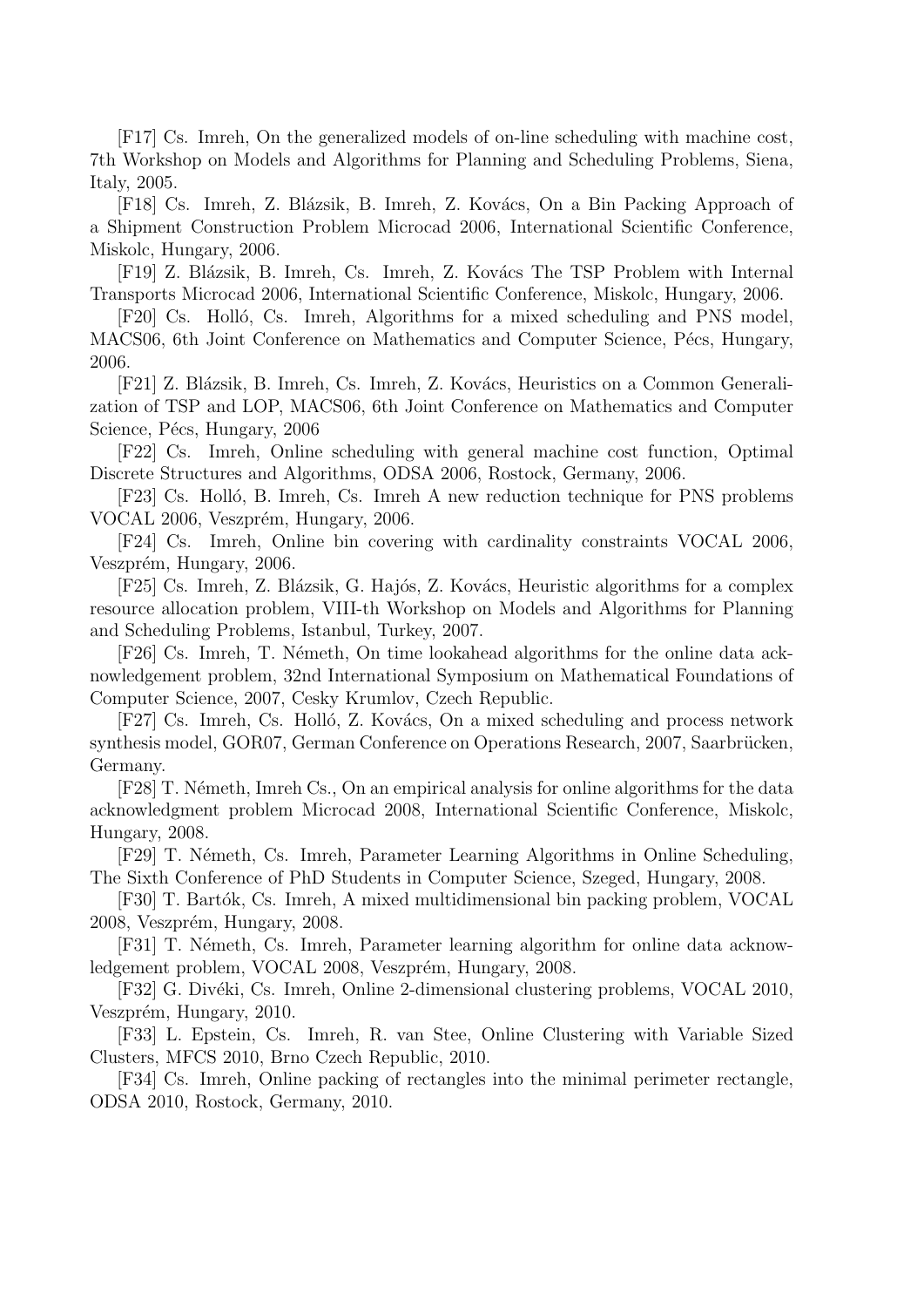[F35] T. N´emeth, B. Gyekiczki, Cs. Imreh, Parameter learning in lookahead online algorithms for data acknowledgment, 3rd IEEE International Symposium on Logistics and Industrial Informatics (LINDI 2011), Budapest, Hungary, 2011.

[F36] L. Epstein, Cs. Imreh, A. Levin, J. Nagy-György, ICALP 2011, Zürich, Switzerland, 2011.

[F37] Cs. Imreh, T. N´emeth. Parameter learning in online scheduling algorithms, 10th Workshop on Models and Algorithms for Planning and Scheduling Problems, Nymburk, Czech Republic, 2011.

[F38] E. Bittner, Cs. Imreh, A. Tomescu, Online string clustering algorithms, VOCAL 2012, Veszprém Hungary, 2012.

[F39] T. Bartók, Cs. Imreh, Heuristic algorithms for the weight constrained 3-dimensional bin packing model, 4th IEEE International Symposium on Logistics and Industrial Informatics (LINDI 2012), Smolenice, Slovakia, 2012

[F40] Cs. Imreh, The generalization of scheduling with machine cost, Workshop on Scheduling, Schloss Dagstuhl, Germany, 2013.

[F41] Cs. Imreh, M. Hellwig, Online restricted assignment with migration, 2nd Annual Scientific Meeting of Computer Science Institute of Charles University and Institute for Theoretical Computer Science, Prague, Czech Republic, 2013.

[F42] G. Divéki, Cs. Imreh, Grid based online algorithms for clustering problems, 15th IEEE International Symposium on Computational Intelligence and Informatics, Budapest, Hungary 2014.

[F43] t. Bartók, Cs. Imreh, The strip covering problem VOCAL 2014, Veszprém, Hungary, 2014.

### Talks at conferences in Hungarian

[G1] Cs. Imreh, Well-solvable PNS classes, XXIII. Hungarian Conference on Operations Research, 1997, Pécs

[G2] Cs. Imreh, Process Network Synthesis, XXIV. National Research Conference of Students, Budapest, 1999

[G3] Cs. Imreh, Online problems with purchasable resources, 5th conference of Pro Scientia Gold Medal Winners, Sopron 2000

[G4] Cs. Imreh, The online k-server problem, 6th conference of Pro Scientia Gold Medal Winners, Miskolc 2003

[G5] B. Imreh, Imreh Cs, Imreh Sz, On the patching technique and its applications, XXVI. Hungarian Conference on Operations Research, Győr, 2004.

[G6] Cs. Imreh, V. Bilicki, An optimization model for congestion control, XXVI. Hungarian Conference on Operations Research, Győr, 2004.

[G7] Cs. Imreh Process Network Synthesis, 7th conference of Pro Scientia Gold Medal Winners, Gödöllő 2004.

[G8] Cs. Imreh, T. Németh, The data acknowledgement problem, XXVII.Hungarian Conference on Operations Research, Balatonöszöd, 2007

[G9] Z. Blázsik, Cs. Imreh, Z. Kovács, Heuristic algorithms for a shif-job assignment problem, XXVII.Hungarian Conference on Operations Research, Balatonöszöd, 2007

[G10] Cs. Imreh, On practical applications of the assignment problem, Egerváry Jenő Memorial Conference, 2008 Budapest.